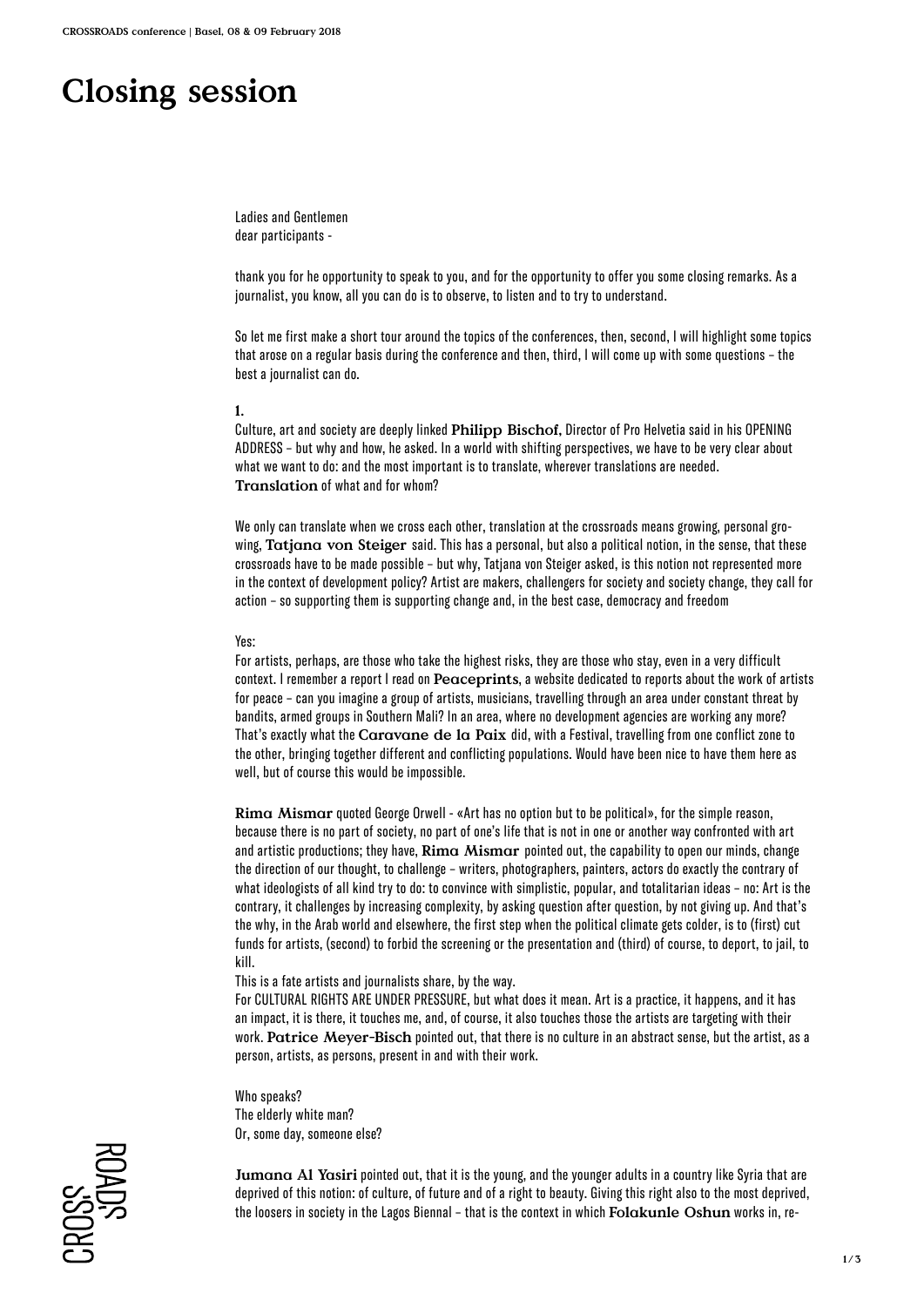flecting the colonial context of his country, giving a voice to those who do not even know unter which condition they live in; this all in a train terminal, not a pretty exhibition, **Folakunle** said – with another narrative, and the narrative is a narrative of change.

How does this narrative happen? And how do perceptions of aesthetics change?

First, **Jumana Al Yasiri** pointed out, by exchanges, sometimes forced exchanges, because artists have to flee, in her case: to Europe, making new experiences there,but also by not letting go; in the context of Syria, people who stay, theatre people who stay, artists who stay, with no funding, repressed, in danger, but in a context of solidarity, creating a network – not because they were not able to flee, but because they want to stay. It's all about storytelling, and we heard so man stories in these two days, perhaps the most inspiring part of this conference.

For cultural rights, like all other notions just remain an abstract notion, if we don't tell the stories of repression, and, of course, of resistance, not in the name of any political program, but in the name of art itself; and sometimes resistance is just to continue working in a very difficult economic context – like this young artist I met in Dakar, who started collecting garbage on the streets, assembling plastic bottles, small parts of metal, lost buttons and pieces of metal, creating birds out of the debris he found, a guy who gets up every morning, not knowing if he will be able to feed himself or his children.

There is a notion of loneliness, **Leila Soliman** said in the podium about, HOW TO TALK ABOUT WHAT NO ONE WANTS TO TALK ABOUT, and loneliness is a notion of power. If power wants segregation, the best that can be done is: get closer to the public, **Mandeep Raiky** pointed out; and share the narrative you want to change with your work with others.

So many spaces we have visited in these two days.

We have been to Tunis, to Accra, to Madagascar, but we also made a tour in digital spaces. As for all the places, it is a question of access, **Emilie Bujès** showed, with found and freely accessible material giving the opportunity to develop and create. Bubblegum Club, a digital space, offering new and fresh aesthetics to discover the complexities of a city like Johannesburg. **Achal Prabala** has shown, that in this digital space we have a series of distortions – even Wikipedia is dominated by white American and European male, and: We deserve a better public park in the Internet. But who is going to create this? Perhaps we have to take a walk to the outskirts of the digital cities to find new parks and new encounters.

Here and there the question remains: Who dictates the rules?

And this is the question when reflecting on the relation between ARTS AND DEVELOPMENT POLICY. On the last podium there was a certain consensus, that art and culture can contribute in a way to development. But there was another consensus as well – that the term "independent arts" is critical. Supporting arts makes sense because arts raise critical questions, **Regula Gattiker** said; artists are change agents, they are helpful in many ways, they are a mirror, they express the wish to change things. SDC has thus embedded its program of art and culture in a context of migration, democracy and state building in the Maghreb, **Romain Darbellay** said, with the clear assumption, that art and culture by itself are beneficial to local communities. So keep the flow going, without imposing an agenda – but how to manage this? Perhaps in the way **Gertrude Flentge** suggested: support a network, build it up, and the withdraw. Art speaks the language of desire, but development speaks the language of need, **Anmol Vellani** said, art is about failure, while development agencies have to be hold accountable, to donors, to governments, to the public; so how do we bring these two things together?

This question remains unanswered.

## **2.**

So let me mention some crucial points that have been raised during this conference.

First **identity**. **Folakule Oshun** pointed out, that we all come from a long history of colonization, and this is writing down our story; even when you are invited at the French Ambassadors house in Dakar and you are confronted with a group of officers, all in their uniform, showing that artists are kind of a dangerous species – telling you what: perhaps to choose, either to adapt to what we call the western, and, in the case, the militarized western, or to be pushed back to another context – perhaps, in the best sense, the concept of négritude, or,